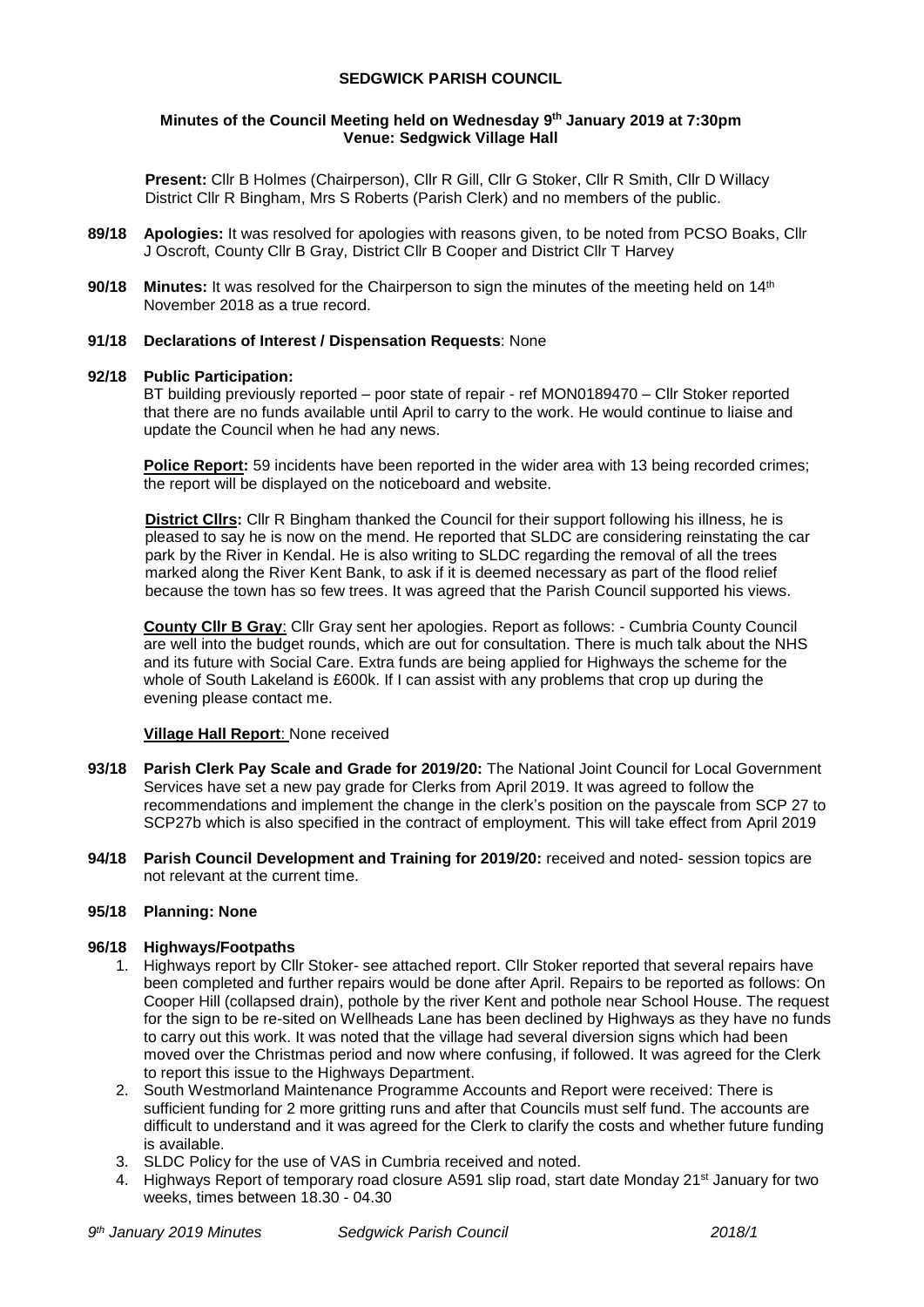### **97/18 Playground /Millennium Field**

Cllr Stoker has carried out the monthly check on the Millennium Field and reported that there are no faults. Bins have been emptied.

### **98/18 Canal**

- 1. Correspondence from Zurich Insurance had been received stating the requirement for a Risk Assessment of the Canal Woodland. Cllr Holmes presented a Canal Risk Assessment, based on advice from Treescapes Consultancy Ltd. It was agreed to add the Risk Assessment to the Canal Management Plan which is reviewed annually in June.
- 2. Cllr Gill reported that all was in order along the canal woodland, paths and bed.
- 3. We have been successful in our bid for a grant of £500 from The Gateway Group and a cheque has been received; it will cover the Treescapes Inspection and part of the maintenance programme. It was agreed that Cllr Holmes will provide the information required by the Gateway Group and would include photos provided by Cllr Gill.

### **99/18 Data Protection**

ICO Newsletter had been received and sent to all Councillors.

**100/18 Website:** see report by Cllr Holmes.

### **101/18 Finance**

- a) Bank Balance as of 28 December 2018 Current £6,156.57 & Reserve £10,006.87
- b) Payment received 26 Nov 18- Canal Grant £500.00
- c) Payments Approved: Broadband Village Hall December £18.99 and January £18.99, Treescape Consultancy Ltd Woodland Report £290.16, Cartridgesave colour tones Printer £99.94 and Printing Plus newsletters £159.51
- d) The Accounts Report from Meeting Dated 17 October, 30 November, 30 August 2018, the transactions cleared was signed.
- e) Consideration for 2019-20 Precept, It was noted that the Sedgwick's Council Tax Base has decreased by 2 which equates to a reduction in income of 1%. The 2019-2020 budget requires an increase of 3% to cover increased costs. It was agreed to raise the precept by 3% and reduce the Parish Project allocation to balance the budget. The paperwork was completed at this meeting.
- f) Pension Regulator information received highlighting Councils responsibilities to the staff
- g) Digital Vat Returns: information was received from CALC about the new way Vat could be reclaimed from 2019.
- h) Information was received from CALC about Section S19 being raised to £8.12
- **102/18 Christmas Newsletter:** feedback has been excellent, and the heavier printing paper will be used again next year.
- **103/18 Parish Notice Board:** Cllr Willacy agreed to arrange for the Councillor's Roll board to be updated as two of the Councillors had resigned and two new members have been co-opted

# **104/18 Correspondence:**

Commissioner Launches Council Tax Consultation & addition information: received and noted SLDC Parish Remuneration Report 2019/20: received and noted

Kendal Future Flood Risk Management – Ms Debbie Binch : It was agreed for the Clerk to put forward Sedgwick Parish Council as an interested party and Cllr Stoker is the lead in this matter. Emergency First Aid at Work Training: received and noted

Buckingham Palace Garden Party 21<sup>st</sup> May 2019: It was agreed for Cllr Holmes to be nominated. Cumbria Art and Culture Network: received and noted

CALC Newsletter: received and noted

Parish Electoral Register form request for 2018/19: received and noted

Cumbria CVS Ebulletin- December 2018: received and noted

Rural Services Network Funding Guide: received and noted

Committee Services, Standard Arrangements: received and noted